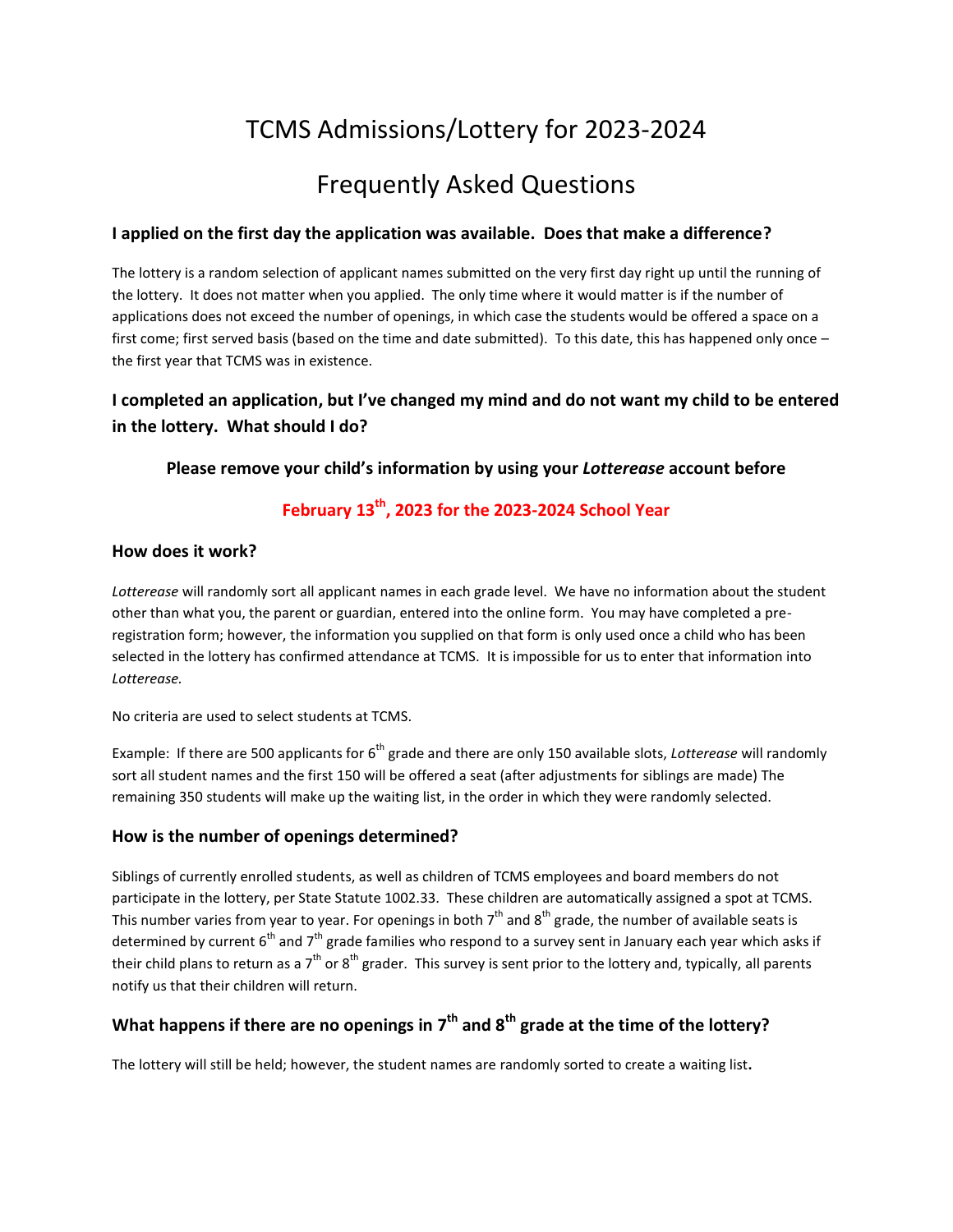*PLEASE NOTE: The summer months are extremely active for 7th and 8th grade waiting lists, so please do not be disappointed if there are no openings at the time of the lottery.* 

## **Can I attend the lottery?**

We are required by law to hold the lottery in the "sunshine." Because we are using an electronic system, it is completed within minutes.

Your attendance at the lottery has no impact on the results**.** We do not know who your child is

We will use a laptop to run the lottery, and the *Lotterease* screen will be projected at our school in the Computer Lab, but you can check your status from the comfort of your own home.

## **How will I be notified?**

You can check the *Lotterease* website any time after 6:00PM the day the lottery runs.

- 1. Select the grade level/lottery your child will enter in 2023-2024
- 2. Select Control F and type your child's last name in the box that appears in the upper right side of the screen (if using a Mac, use Command F)
- *3.* Your child's name will be highlighted in the listing of names and you will be able to see if he or she was selected or wait listed.

If your child has been selected, you can confirm attendance or decline attendance while on this page by selecting Edit and making your choice.

## -OR-

The other option is to wait for your official e-mail notification, which should be delivered to your inbox within 2 hours of the lottery.

*When you receive your official notice from Lotterease, please open the e-mail and follow the instructions. Every year we have a family or two that forfeit their child's seat because they were so excited their child was selected (subject line of the e-mail), they never opened the e-mail to read that they had to confirm attendance*!

If your child has been selected, you can confirm attendance or decline attendance by clicking the link in the e-mail from *Lotterease.*

**We strongly recommend that you ente[r tcms@lotterease.com](mailto:tcms@lotterease.com) into your Contacts to prevent the e-mail from being recognized as spam.**

**If you registered for the lottery using a School District of Hillsborough County e-mail account, please change it to an e-mail account that you use for personal e-mails. We have had difficulty sending e-mails to parents who use the sdhc.k12.fl.us account.**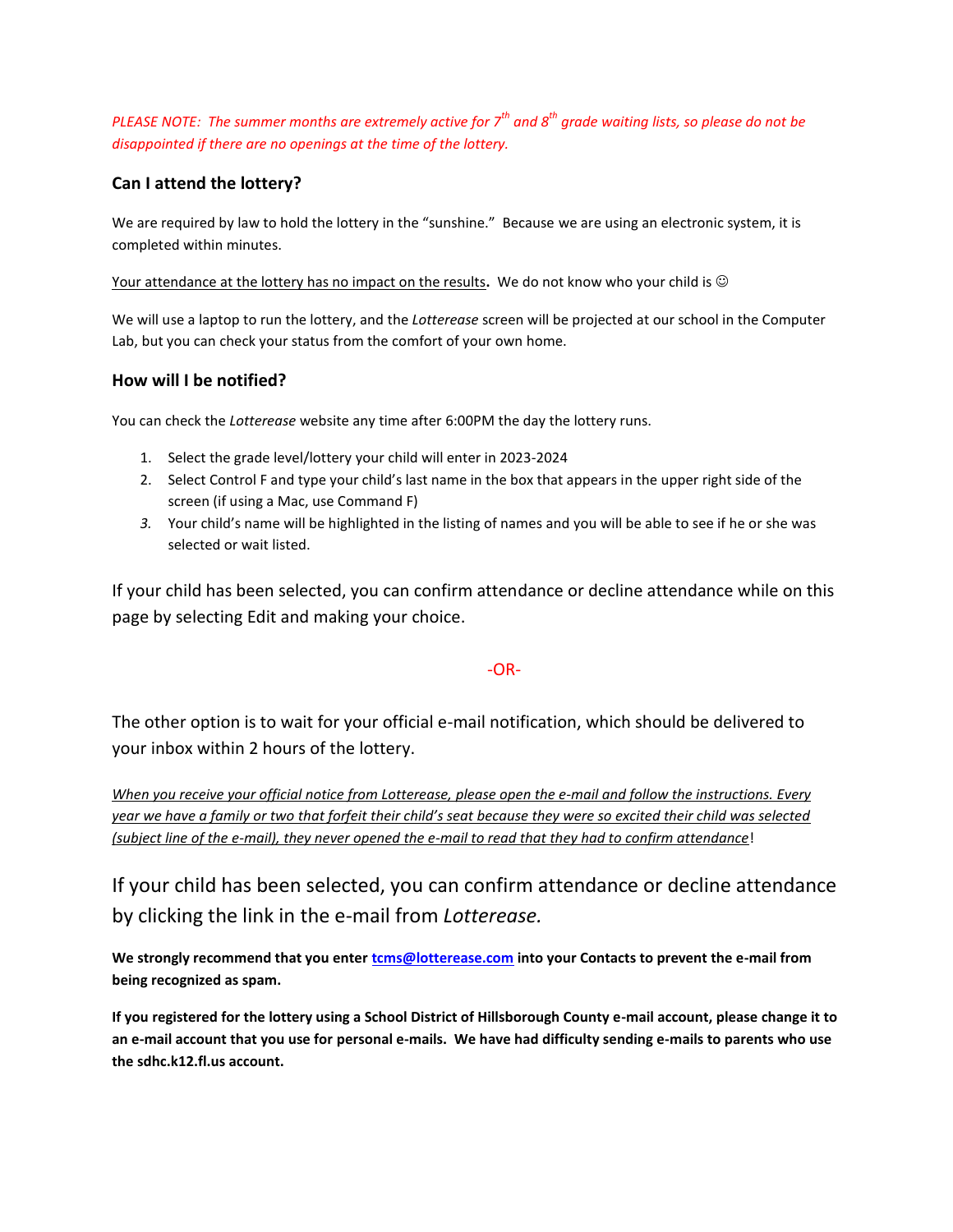*We also recommend that you check your junk/spam folders on a regular basis for future notifications from Lotterease, especially if your child was placed on the wait list.*

## **What if I have two children in the same grade level?**

If one child falls into the selected group and the other does not, *Lotterease* will make the adjustment to ensure the placement of both students in the initial lottery run.

## **I have two children – one is in 6th and the other is in 8th grade. What happens if my 6th grader is selected and there are no openings in 8th grade?**

Once you accept the seat for the  $6<sup>th</sup>$  grader, the  $8<sup>th</sup>$  grader will be moved to the top of the waiting list and will be offered the next available slot. We cannot create space for the  $8<sup>th</sup>$  grader because our enrollment is capped.

*\*\*Please note: Your child's placement at the top of the waiting list depends on how many other siblings were also moved based on the order of the selection. Example: Your 6th grader is the 4th one selected that has a sibling in 8th grade; therefore, the other 3 siblings would be moved to the #1, #2 and #3 spots, and your 8th grader would be moved to the 4th spot\*\**

## **My child was selected. What is the next step?**

After the initial lottery has been run, you will have 5 days in which to "confirm" (accept) or "decline." These 5 days include weekends and holidays.

The lottery will be held on Monday, February 13<sup>th</sup>, 2023. You will have until 11PM on Saturday, February 18<sup>th</sup>, 2023 to confirm attendance.

- **If you do nothing by the deadline, your child's name will be moved to the bottom of the waiting list.**
- If you confirm attendance, you will receive a welcome e-mail from the Principal, along with a link to a Registration Form *(please note: you will receive this link only if you did not complete a Pre-Registration form if one was sent to you previously).*
- If you decline attendance, the first child on the waiting list will be contacted**.**

*We respectfully request that you either confirm or decline as soon as possible. By allowing the 5 day deadline to pass, you are denying a child on the waiting list the opportunity to be notified promptly.*

## **What if I decline and then change my mind?**

Unfortunately, once you decline the offer, the next child on the waiting list is contacted. You can re-apply, but your child's name will be added to the end of the waiting list.

## **What if I want to confirm attendance but don't do it within the 5 day time frame?**

You forfeit your child's spot and the next child on the list is contacted by *Lotterease.* There are no exceptions.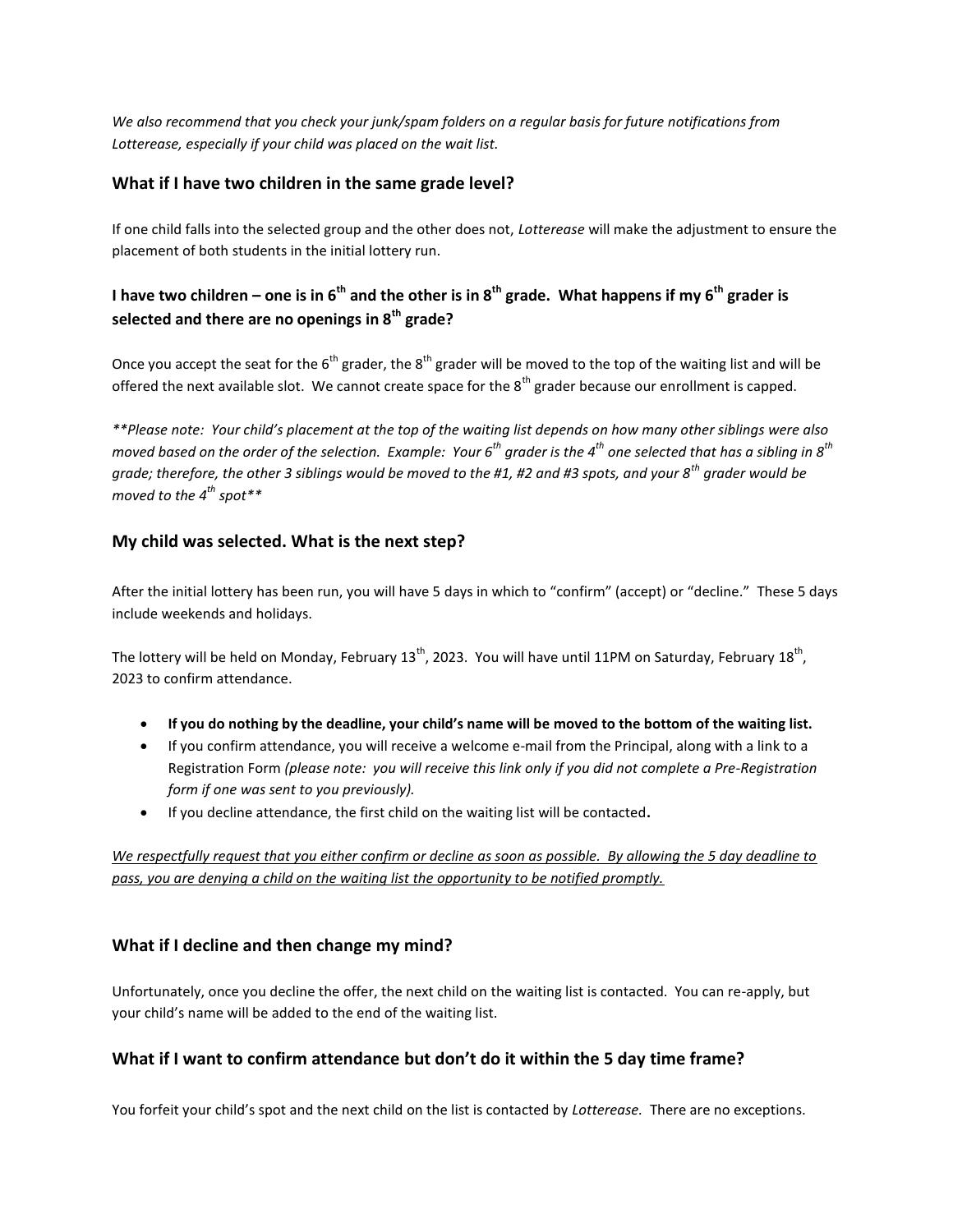## **I live in a county other than Hillsborough. Can I still apply? Can my child still attend TCMS if selected?**

If your child is selected and attends an out of county public school, your child must have permission to attend a school outside of his/her district. Please contact our registrar, Ms. Shambaugh, at

holli.shambaugh@tcmstornadoes.com for more information. We cannot enroll your child in TCMS until he or she is released from the home district and has approval from the School District of Hillsborough County, and the documents are submitted to our registrar.

## **How am I notified if there is an opening?**

Once a parent declines a seat, *Lotterease* will automatically generate an e-mail to notify the next child on the waiting list. You will have a 5 day window in which to confirm or decline attendance.

You will receive a courtesy reminder e-mail if 3 days have passed and you have not responded.

*PLEASE NOTE: Over the past few years, we have noticed a growing trend of people ignoring notification e-mails or reminder e-mails. If your child is selected and you are not interested in having your child attend TCMS, please be courteous and decline right away, or reply to the courtesy e-mail. Thank you so much for your cooperation in this matter.*

Beginning with the first Monday in June, the time frame is changed to 3 days, and to 2 days on the first Monday in July. TCMS does not call to notify families or send notices through U.S. Mail.

## **My e-mail address has changed and I need to revise it so that I receive e-mail notices from you. What do I do?**

You can update your e-mail address and phone number by logging into your *Lotterease* account and making the change(s) yourself.

#### **Will you call me to let me know each time my child's position changes on the waiting list?**

You can check your child's status on a daily basis, if you wish, by logging into *Lotterease* and selecting the applicant list for the grade level lottery you entered. For Windows: Use the Control F function to locate your child's name; for Mac: Use Command F to locate your child's name

## *Lotterease will send you an update e-mail to notify you when your child has moved into the top 5, as well as each time he or she moves into a ten position (i.e., 50, 40, 30, 20, 10)*